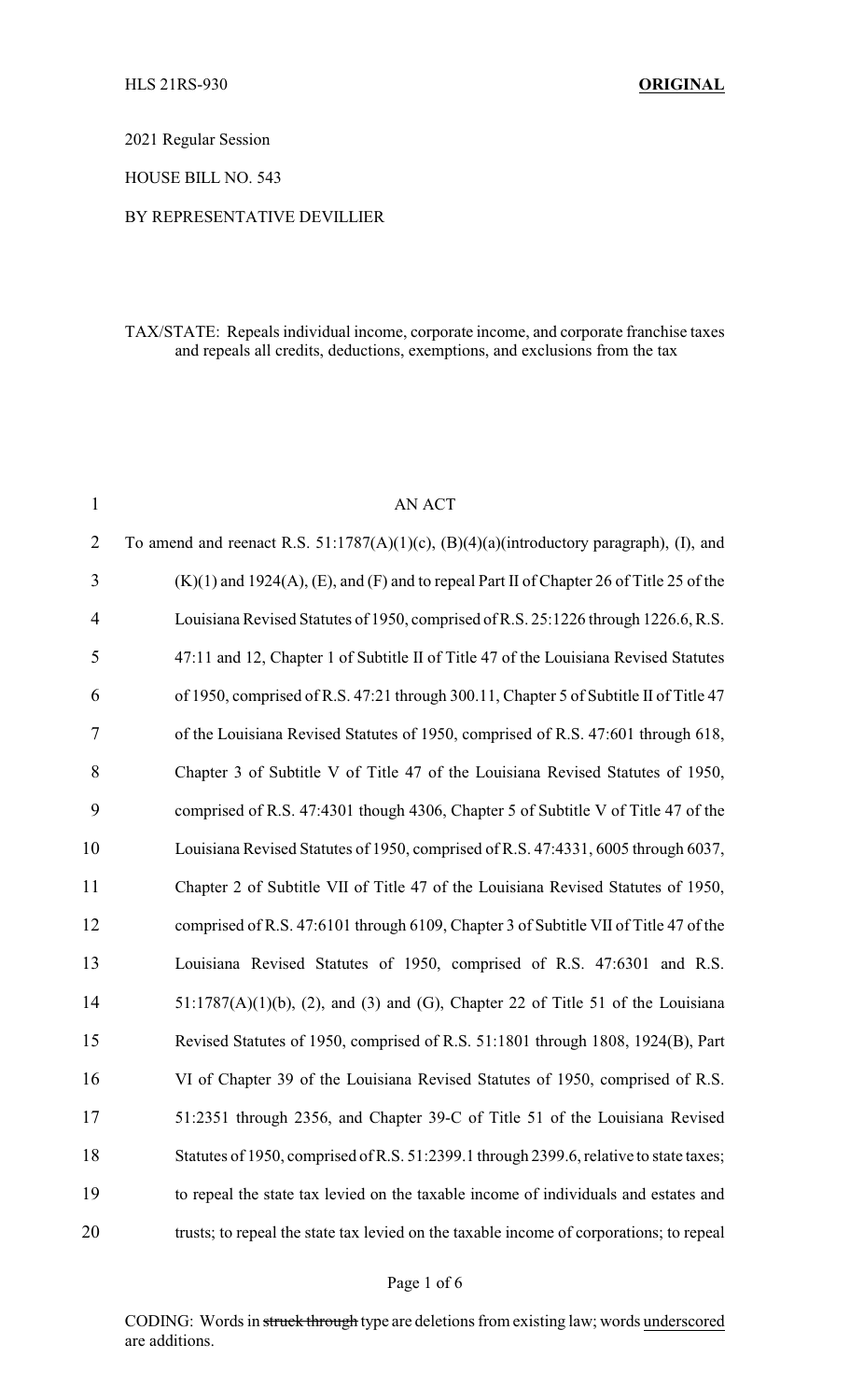| $\mathbf{1}$   | the state corporate franchise tax; to repeal income and franchise tax credits,                  |
|----------------|-------------------------------------------------------------------------------------------------|
| $\overline{2}$ | exemptions, deductions, and exclusions; to limit the applicability of certain income            |
| 3              | tax credits; to provide for applicability; to provide for an effective date; and to             |
| $\overline{4}$ | provide for related matters.                                                                    |
| 5              | Be it enacted by the Legislature of Louisiana:                                                  |
| 6              | Section 1. R.S. $51:1787(A)(1)(c)$ , $(B)(4)(a)(introductory paragraph)$ , $(I)$ , and $(K)(1)$ |
| 7              | and $1924(A)$ , (E), and (F) are hereby amended and reenacted to read as follows:               |
| 8              | §1787. Enterprise zone incentives                                                               |
| 9              | A. The board, after consultation with the secretaries of the Department of                      |
| 10             | Economic Development and Department of Revenue, and with the approval of the                    |
| 11             | governor, may enter into contracts not to exceed five years to provide:                         |
| 12             | $(1)$ For either:                                                                               |
| 13             | $\ast$<br>*<br>$\ast$                                                                           |
| 14             | $(c)(i)$ For projects for which the advance notification is filed on or after April             |
| 15             | 1, 2016, the amount of the rebate of sales and use taxes and the investment income              |
| 16             | tax credit granted pursuant to the provisions of this Paragraph shall not exceed one            |
| 17             | hundred thousand dollars per net new job created under this Chapter.                            |
| 18             | (ii) A business shall not receive any sales and use tax rebate or refundable                    |
| 19             | investment income tax credit until it has provided all documentation, including filing          |
| 20             | the annual certification report as required by rule, and has shown proof of the                 |
| 21             | creation of the net new jobs.                                                                   |
| 22             | (iii) For purposes of determining the maximum rebate or income tax credit                       |
| 23             | allowed, each net new job shall only be counted once. The limitation provided for               |
| 24             | in this Subparagraph shall only apply to the sales and use tax rebates and refundable           |
| 25             | investment income tax credits granted to businesses participating in the Enterprise             |
| 26             | Zone Program.                                                                                   |
| 27             | *<br>*<br>∗                                                                                     |
| 28             | B. The board may enter into the contracts provided in Subsection A of this                      |
| 29             | Section provided that:                                                                          |
| 30             | ∗<br>∗<br>∗                                                                                     |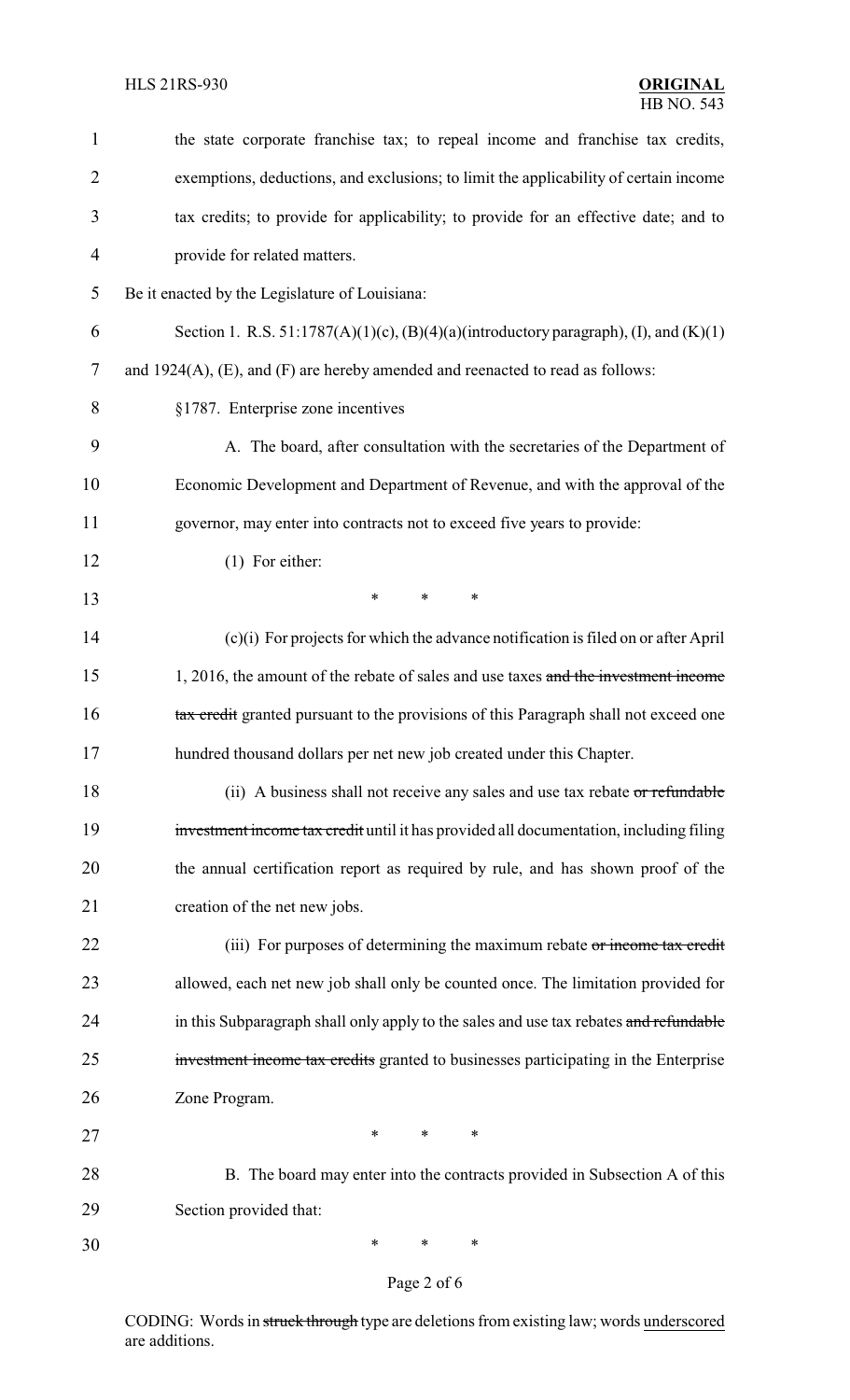| 1  | $(4)(a)$ The business makes its request for rebate of sales and use tax or the             |
|----|--------------------------------------------------------------------------------------------|
| 2  | tax credit either:                                                                         |
| 3  | *<br>$\ast$<br>*                                                                           |
| 4  | I. If the collecting agencies receive notice that the rebate $\sigma r$ credit, or any     |
| 5  | part thereof, has ceased by reason of a violation of the terms of the contract under       |
| 6  | which it was granted, then the amount of the credit for the year in which the violation    |
| 7  | occurred and for each year thereafter in which the violation is not remedied shall be      |
| 8  | considered a tax due as of December thirty-first of the year in which the violation        |
| 9  | occurred, and for each year thereafter in which a credit is used and the violation is      |
| 10 | not remedied, and it shall be collected by the collecting agencies in the same manner      |
| 11 | and subject to the same provisions for the collection of other tax debts.                  |
| 12 | $\ast$<br>*<br>$\ast$                                                                      |
| 13 | $K(1)$ In addition to the incentives incentive provided for in Subsection A of             |
| 14 | this Section, an essential critical infrastructure worker shall be eligible for a one-time |
| 15 | hazard pay rebate based upon the worker's adjusted gross income.                           |
| 16 | *<br>*                                                                                     |
| 17 | §1924. Income tax credit or premium tax reduction                                          |
| 18 | A. A person, either natural or artificial, who invests in the certified capital            |
| 19 | of a certified Louisiana capital company may claim either a premium tax reduction          |
| 20 | pursuant to R.S. $22:832(E)$ or a credit against the person's Louisiana income tax in      |
| 21 | the person's taxable year in which the investment is made, as certified by the             |
| 22 | commissioner, pursuant to rules promulgated by the secretary, to the Department of         |
| 23 | Insurance or the Department of Revenue.                                                    |
| 24 | ∗<br>*<br>*                                                                                |
| 25 | E. The amount of the tax credit which exceeds the person's premium tax and                 |
| 26 | income tax liability for the taxable year for which credits are allowed or the amount      |
| 27 | of premium and income tax credits that are not used by such person for the taxable         |
| 28 | year for which such credits are allowed may be carried forward to subsequent years         |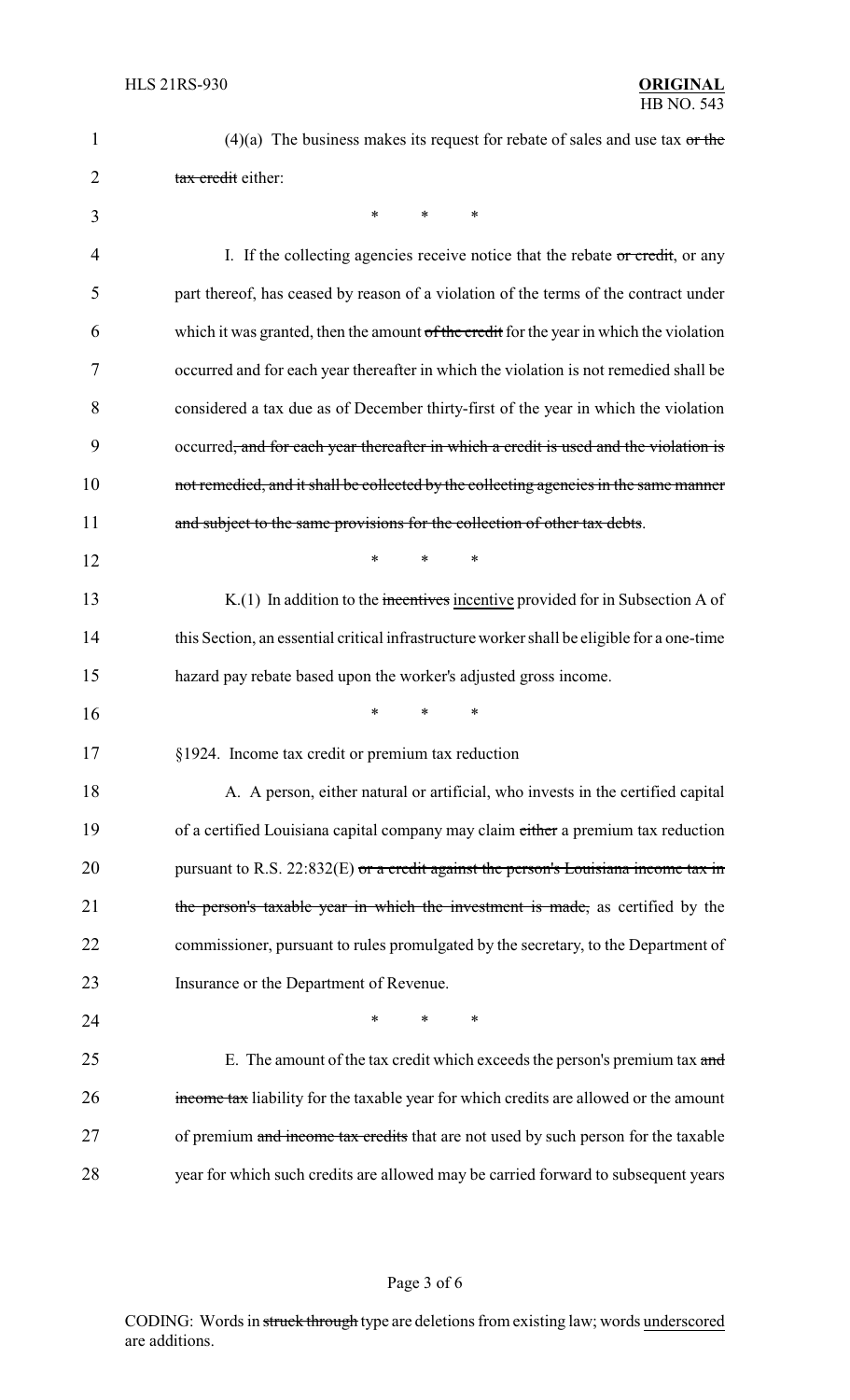- 
- 

 until the credits are exhausted; however, the reduction in any taxable year shall not 2 exceed such person's premium tax or income tax liability for such taxable year.

- 3 F. The department shall provide for the transfer or sale of premium and 4 income tax credits under this Chapter. The transfer or sale of income or premium tax credits will be restricted to transfers or sales between affiliates and sophisticated investors, collectively referred to as acquirers. No acquirer shall be able to utilize any premium tax credit earned after July 1, 2002, until at least the second anniversary of the investment date of the investment pool from which the premium tax credits were earned. Furthermore, even though a transfer or sale of credits, known as an election under this Section, may involve several entities, only one election may be made during any calendar quarter. Therefore, an investor in a certified Louisiana capital company may only transfer or sell credits once during a calendar quarter and the entity that purchases the credit may not transfer credits 14 obtained during the quarter in which the credits are transferred or purchased. In any subsequent calendar year, the purchaser of the credits maymake one transfer election per calendar quarter.
- 

\* \* \*

 Section 2. Part II of Chapter 26 of Title 25 of the Louisiana Revised Statutes of 1950, comprised of R.S. 25:1226 through 1226.6, R.S. 47:11 and 12, Chapter 1 of Subtitle 20 II of Title 47 of the Louisiana Revised Statutes of 1950, comprised of R.S. 47:21 through 300.11, Chapter 5 of Subtitle II of Title 47 of the Louisiana Revised Statutes of 1950, comprised of R.S. 47:601 through 618, Chapter 3 of Subtitle V of Title 47 of the Louisiana Revised Statutes of 1950, comprised of R.S. 47:4301 though 4306, Chapter 5 of Subtitle V of Title 47 of the Louisiana Revised Statutes of 1950, comprised of R.S. 47:4331, 6005 through 6037, Chapter 2 of Subtitle VII of Title 47 of the Louisiana Revised Statutes of 1950, comprised of R.S. 47:6101 through 6109, Chapter 3 of Subtitle VII of Title 47 of the Louisiana Revised Statutes of 1950, comprised of R.S. 47:6301 and R.S. 51:1787(A)(1)(b), (2), and (3) and (G), Chapter 22 of Title 51 of the Louisiana Revised Statutes of 1950, comprised of R.S. 51:1801 through 1808, 1924(B), Part VI of Chapter 39 of the Louisiana

#### Page 4 of 6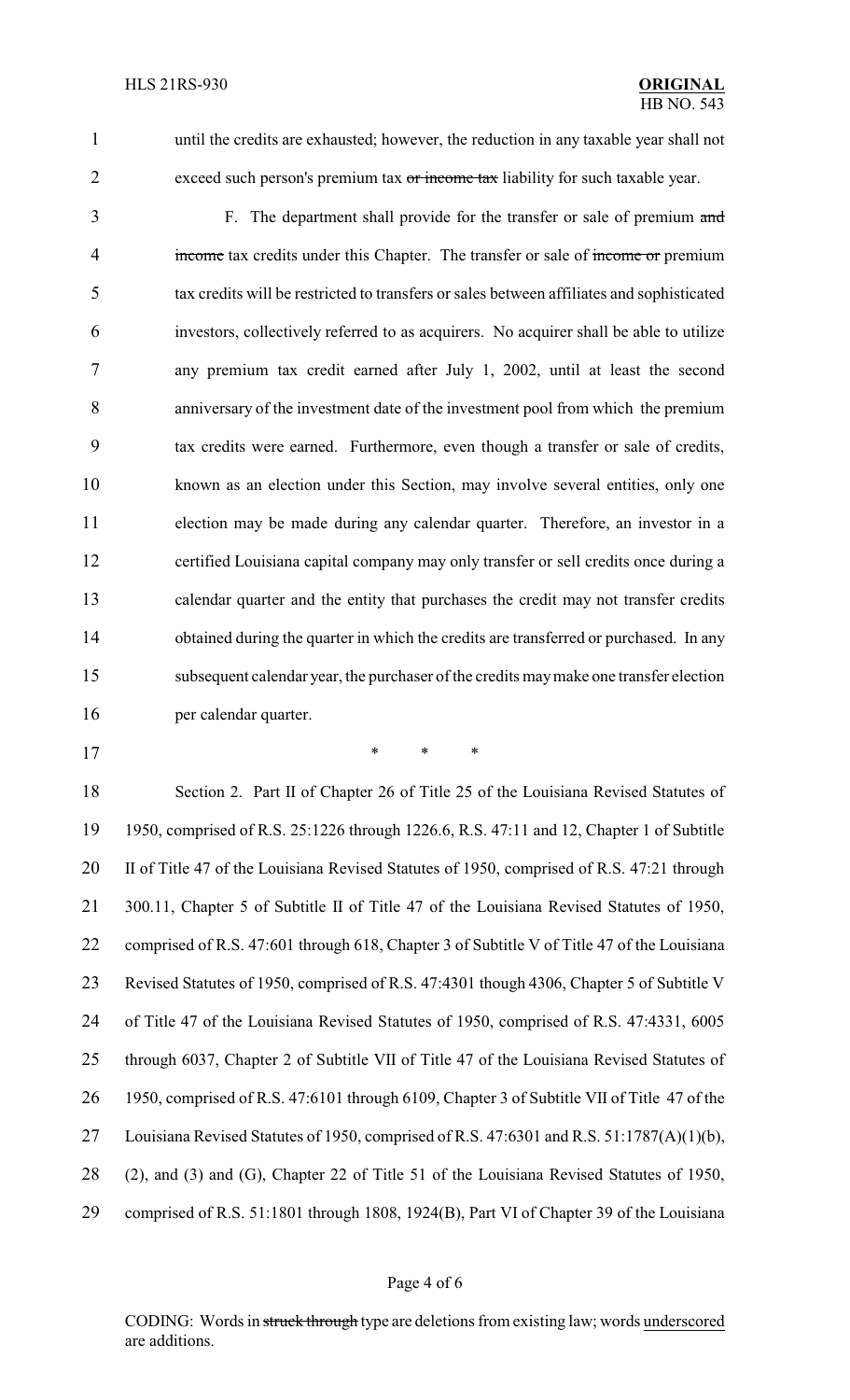## HLS 21RS-930 **ORIGINAL**

- 1 Revised Statutes of 1950, comprised of R.S. 51:2351 through 2356, and Chapter 39-C of
- 2 Title 51 of the Louisiana Revised Statutes of 1950, comprised of R.S. 51:2399.1 through
- 3 2399.6 are hereby repealed in their entirety.
- 4 Section 3. The provisions of this Act shall be applicable for income tax years

5 beginning on or after January 1, 2023, and to corporate franchise tax periods beginning on

- 6 or after January 1, 2023.
- 7 Section 4. This Act shall take effect and become operative on January 1, 2023, if the
- 8 proposed amendment of Article VII of the Constitution of Louisiana contained in the Act
- 9 which originated as House Bill No. of this 2021 Regular Session of the Legislature is
- 10 adopted at a statewide election and becomes effective.

# DIGEST

The digest printed below was prepared by House Legislative Services. It constitutes no part of the legislative instrument. The keyword, one-liner, abstract, and digest do not constitute part of the law or proof or indicia of legislative intent. [R.S. 1:13(B) and 24:177(E)]

HB 543 Original 2021 Regular Session DeVillier

**Abstract:** Repeals the state tax levied on the taxable income of individuals, estates and trusts, and corporations, and the state corporate franchise tax and repeals income and franchise tax exemptions, deductions, exclusions, and credits.

Present law provides for a tax to be assessed, levied, collected, and paid upon the taxable income of an individual at the following rates:

- (1) 2% on the first \$12,500 of net income.
- $(2)$  4\% on the next \$37,500 of net income.
- $(3)$  6% on net income in excess of \$50,000.

Present law provides for a tax to be assessed, levied, collected, and paid on the La. taxable income of an estate or trust at the following rates:

- (1) 2% on the first \$10,000 of La. taxable income.
- (2) 4% on the next \$40,000 of La. taxable income.
- (3) 6% on La. taxable income in excess of \$50,000.

Present law requires that the tax to be assessed, levied, collected, and paid on the La. taxable income of every corporation is to be computed at the following rates:

- (1) 4% on the first \$25,000 of La. taxable income.
- (2) 5% on La. taxable income above \$25,000 but not in excess of \$50,000.

## Page 5 of 6